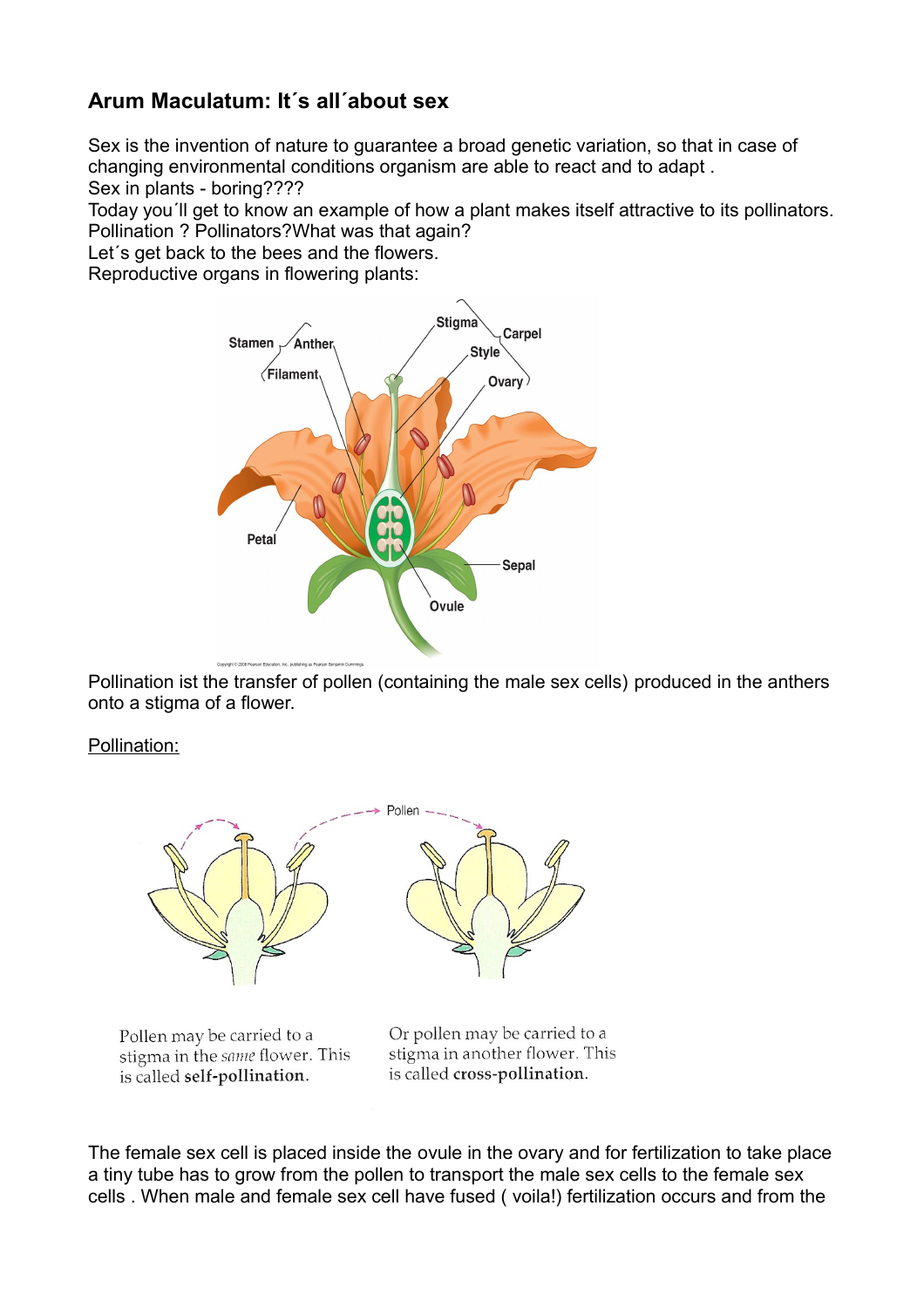fertilized egg cell a new embryo can grow inside the ovary of flowering plants. Fertilization:



1 First a tube grows out of the pollen grain. It grows towards the female sex cell. A male sex cell moves down the tube.



2 The tube enters the female sex cell. The tip of the tube bursts open. The male sex cell joins up with the female sex cell. The ovule then becomes a seed. The ovary becomes a fruit with the seed inside it. The petals die and drop off.

So pollination is important before fertilization can occur.

In some flowers you have female and male parts joined in one single flower as in the picture above, in others female and male flowers exist separately like in our example of Arum maculatum. Pollen from one plant has to be transported to other plants of the same species. This is sometimes done by wind (wind-pollinated plants) sometimes by insects (insect-pollinated plants).

Many insect-pollinated plants have specialized on certain pollinators and have evolved mechanisms to attract their pollinators and at the same time pollinators have adapted to these plants in the course of evolution. This process is called co-evolution. The plant you are going to study is an example of such a co-evolution with pollinators.

**Material**: pooter, inflorescences of Arum maculatum, razor blades, brushes, petri dishes, stereomagnifer, identification key insects